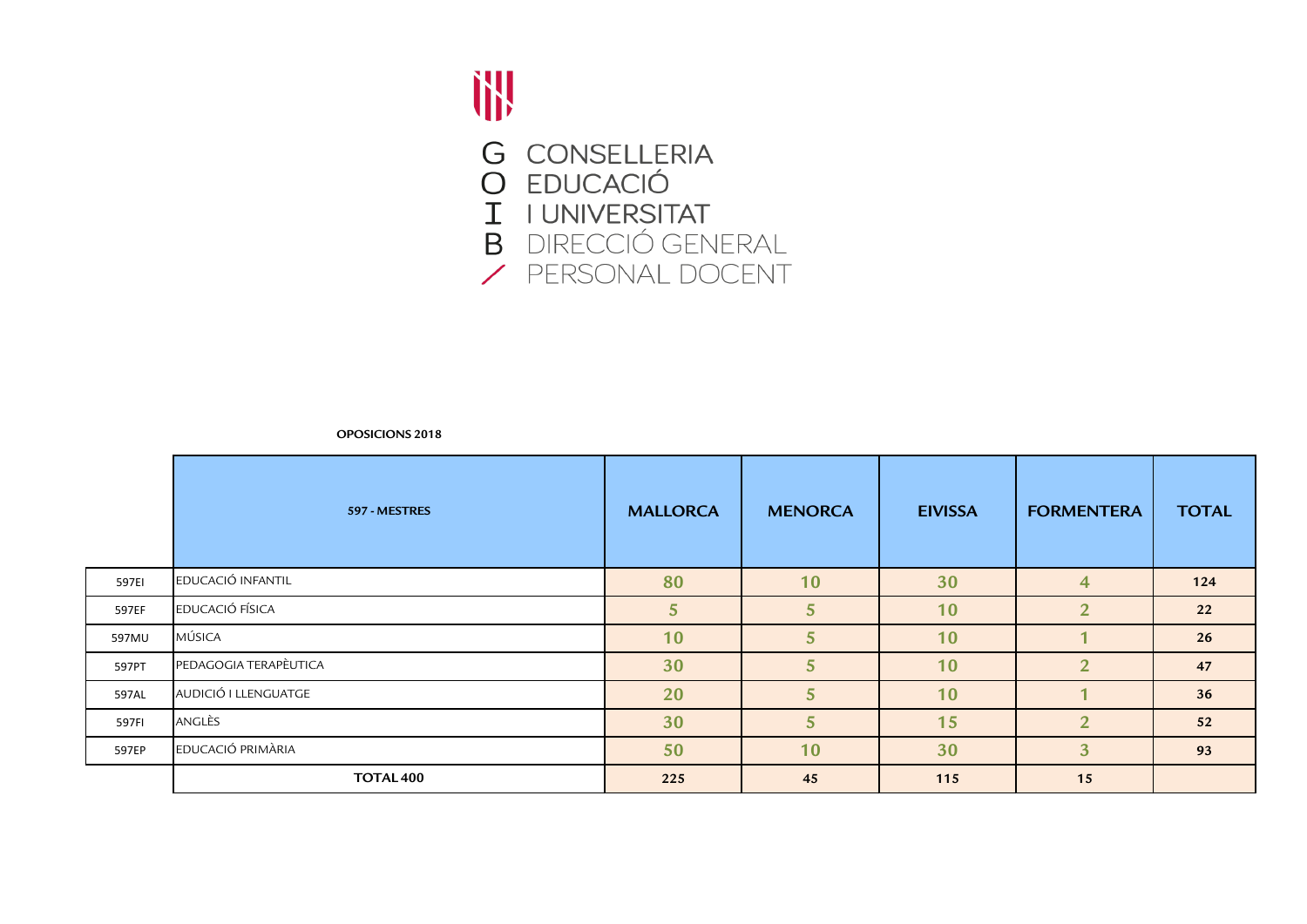|        | 590 - PROFESSORS ENSENYAMENT SECUNDARI | <b>MALLORCA</b> | <b>MENORCA</b> | <b>EIVISSA</b>          | <b>FORMENTERA</b> | <b>TOTAL</b>   |
|--------|----------------------------------------|-----------------|----------------|-------------------------|-------------------|----------------|
| 590001 | <b>FILOSOFIA</b>                       | 11              | 2 <sup>1</sup> | 2 <sup>1</sup>          | $\mathbf{1}$      | 16             |
| 590003 | LLATÍ                                  | 5 <sup>5</sup>  | $\overline{2}$ | $\overline{2}$          | $\mathbf{0}$      | 9 <sup>°</sup> |
| 590004 | LLENGUA CASTELLANA I LITERATURA        | 34              | 6              | 11                      | $\overline{2}$    | 53             |
| 590005 | <b>GEOGRAFIA I HISTÒRIA</b>            | 34              | $\overline{7}$ | 14                      | 2 <sup>1</sup>    | 57             |
| 590006 | <b>MATEMATIQUES</b>                    | 34              | 5 <sup>5</sup> | 14                      | 2 <sup>1</sup>    | 55             |
| 590007 | FÍSICA QUÍMICA                         | 22              | 6              | $\overline{4}$          | $\mathbf{0}$      | 32             |
| 590008 | <b>BIOLOGIA I GEOLOGIA</b>             | 22              | $6\phantom{1}$ | 8                       | $\bf{0}$          | 36             |
| 590009 | <b>DIBUIX</b>                          | $\overline{7}$  | $\mathbf{1}$   | $\overline{2}$          | $\mathbf{0}$      | 10             |
| 590010 | <b>FRANCÈS</b>                         | 5 <sup>5</sup>  | $\mathbf{1}$   | $\mathbf{1}$            | $\mathbf{0}$      | $\overline{7}$ |
| 590011 | ANGLÈS                                 | 52              | 11             | 30                      | 2 <sup>1</sup>    | 95             |
| 590012 | <b>ALEMANY</b>                         | 5 <sup>5</sup>  | $\mathbf{0}$   | $\mathbf{1}$            | $\overline{0}$    | 6              |
| 590014 | LLENGUA I LITERATURA CATALANES         | 11              | $\overline{2}$ | 12                      | $\mathbf{0}$      | 25             |
| 590016 | MÚSICA                                 | $\overline{7}$  | $\mathbf{1}$   | $\overline{2}$          | $\bf{0}$          | 10             |
| 590017 | EDUCACIÓ FÍSICA                        | 10              | $\overline{4}$ | $\overline{\mathbf{4}}$ | $\overline{1}$    | 19             |
| 590018 | ORIENTACIÓ EDUCATIVA                   | 40              | 6              | 10                      | $\mathbf{1}$      | 57             |
| 590019 | <b>TECNOLOGIA</b>                      | 15              | $\overline{2}$ | 3 <sup>1</sup>          | $\mathbf{0}$      | 20             |
| 590106 | <b>HOTELERIA I TURISME</b>             | 5 <sup>5</sup>  | $\mathbf{1}$   | $\overline{1}$          | $\mathbf{0}$      | $\overline{7}$ |
| 590107 | <b>INFORMATICA</b>                     | 10              | $\mathbf{1}$   | $\mathbf{1}$            | $\mathbf{1}$      | 13             |
| 590108 | INTERVENCIÓ SOCIO COMUNITÀRIA          | 9               | $\overline{2}$ | $\overline{1}$          | $\mathbf{0}$      | 12             |
| 590118 | PROCESSOS SANITARIS                    | 6               | $\bf{0}$       | $\overline{2}$          | $\mathbf{0}$      | 8              |
|        | <b>TOTAL 547</b>                       | 344             | 66             | 125                     | 12                |                |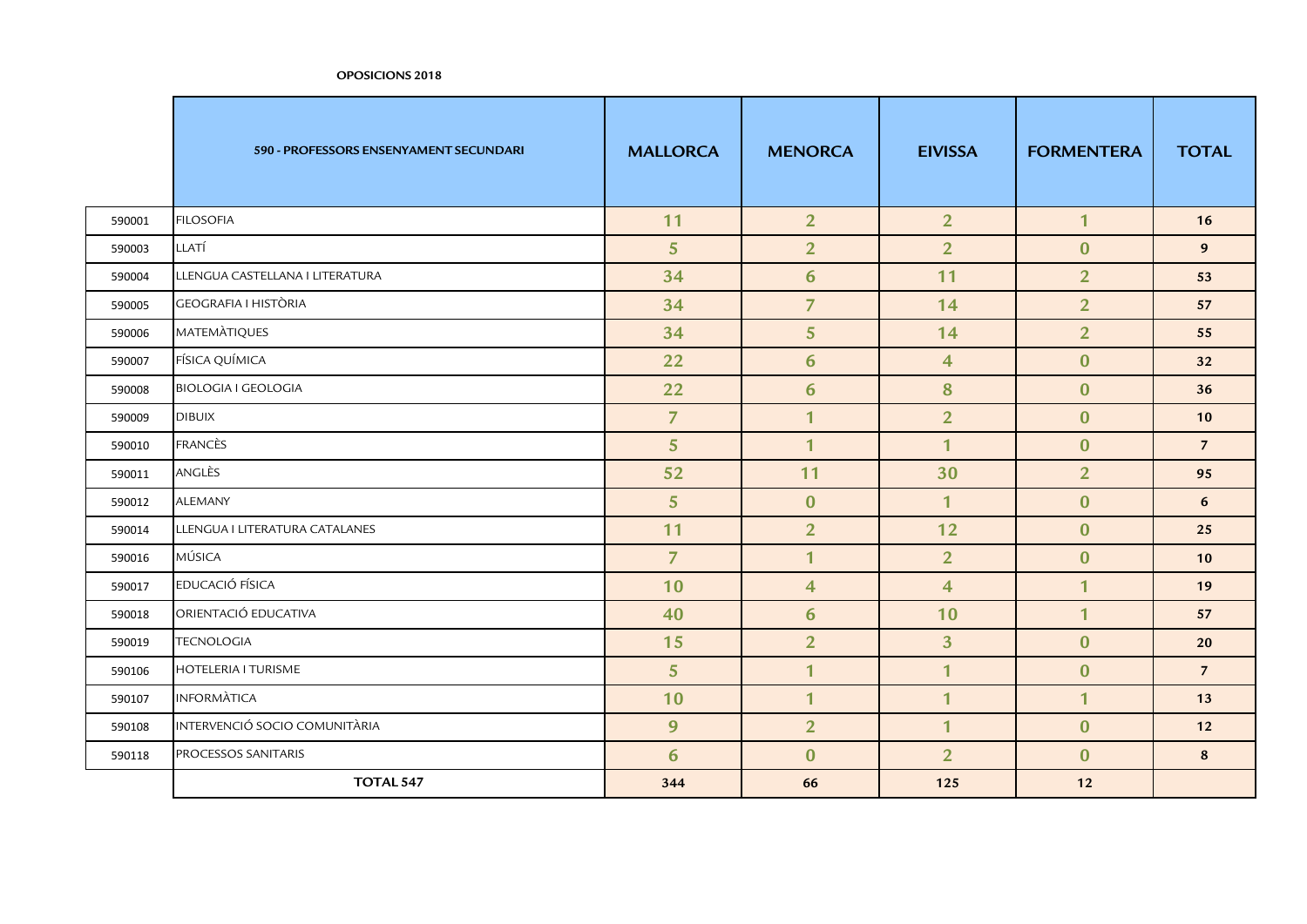|        | 592 - PROFESSORS D'ESCOLES OFICIALS D'IDIOMES | <b>MALLORCA</b> | <b>MENORCA</b> | <b>EIVISSA</b> | <b>FORMENTERA</b> | <b>TOTAL</b> |
|--------|-----------------------------------------------|-----------------|----------------|----------------|-------------------|--------------|
| 592001 | ALEMANY                                       |                 |                |                |                   |              |
| 592008 | <b>FRANCÈS</b>                                |                 |                |                |                   |              |
| 592011 | ANGLÈS                                        | 30              |                |                |                   | 37           |
|        | TOTAL <sub>45</sub>                           | 33              |                |                |                   |              |

## **OPOSICIONS 2018**

|        | 594 - PROFESSORS DE MÚSICA I ARTS ESCÈNIQUES | <b>MALLORCA</b> | <b>MENORCA</b> | <b>EIVISSA</b> | <b>FORMENTERA</b> | <b>TOTAL</b> |
|--------|----------------------------------------------|-----------------|----------------|----------------|-------------------|--------------|
| 594435 | <b>DANSA ESPANYOLA</b>                       |                 |                |                |                   |              |
| 594436 | DANSA CLÀSSICA                               |                 |                |                |                   |              |
| 594460 | LLENGUATGE MUSICAL                           |                 |                |                |                   |              |
|        | <b>TOTAL 8</b>                               |                 |                |                |                   |              |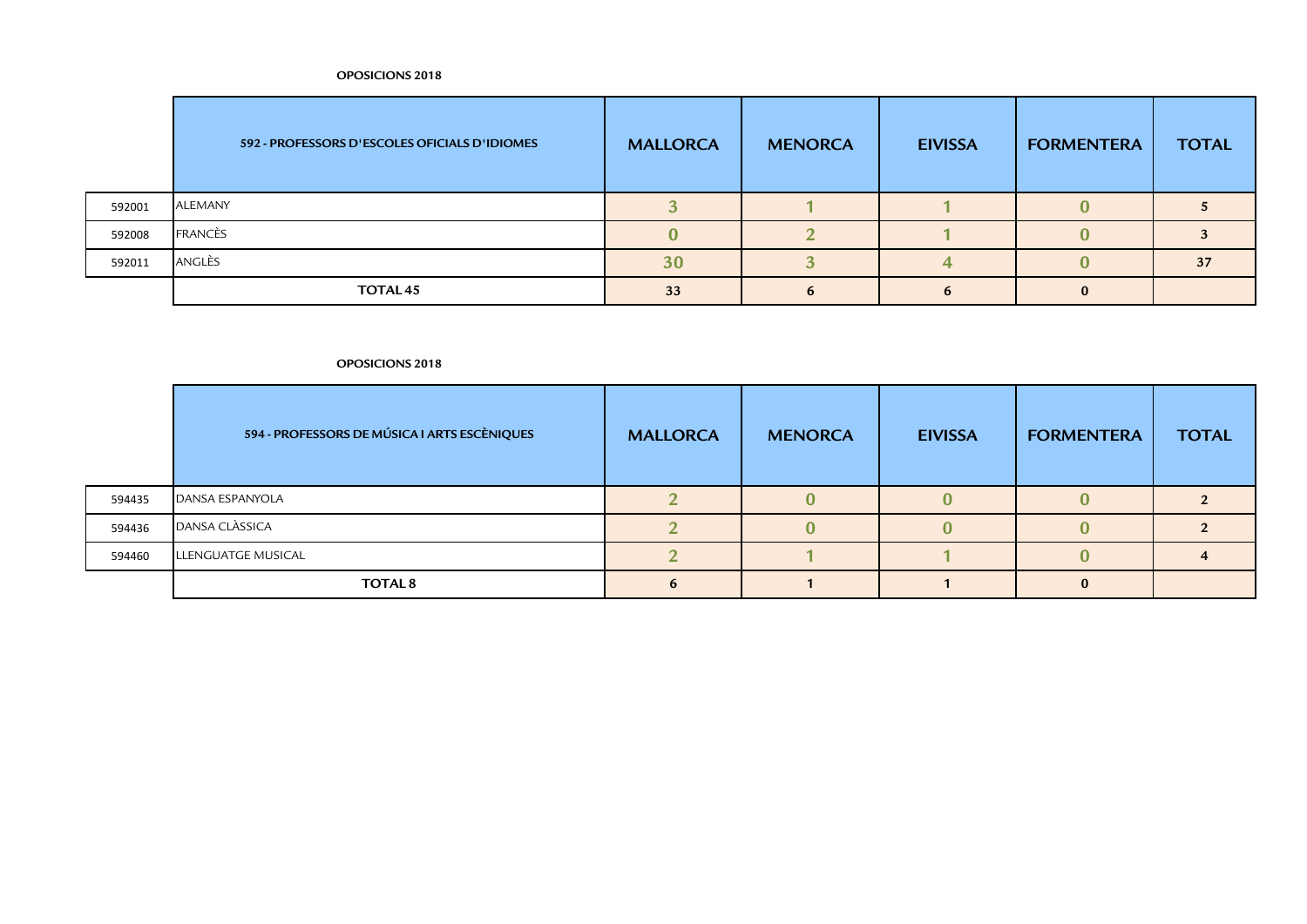|     | <b>RESUM PER COSSOS</b>               | <b>MALLORCA</b> | <b>MENORCA</b> | <b>EIVISSA</b> | <b>FORMENTERA</b> | <b>TOTAL</b> |
|-----|---------------------------------------|-----------------|----------------|----------------|-------------------|--------------|
| 590 | PROF. ENSENYAMENT SECUNDARI           | 344             | 66             | 125            | 12                | 547          |
| 592 | <b>PROF. ESCOLES OFICIALS IDIOMES</b> | 33              | 6              | b              |                   | 45           |
| 594 | PROF. MÚSICA I ARTS ESCÈNIQUES        | $\mathbf b$     |                |                | $\bf{0}$          |              |
| 597 | MESTRES INFANTIL I PRIMÀRIA           | 225             | 45             | 115            | 15 <sub>1</sub>   | 400          |
|     | <b>TOTAL 1000</b>                     | 608             | 118            | 247            | 27                |              |

Palma, 26 de setembre de 2017